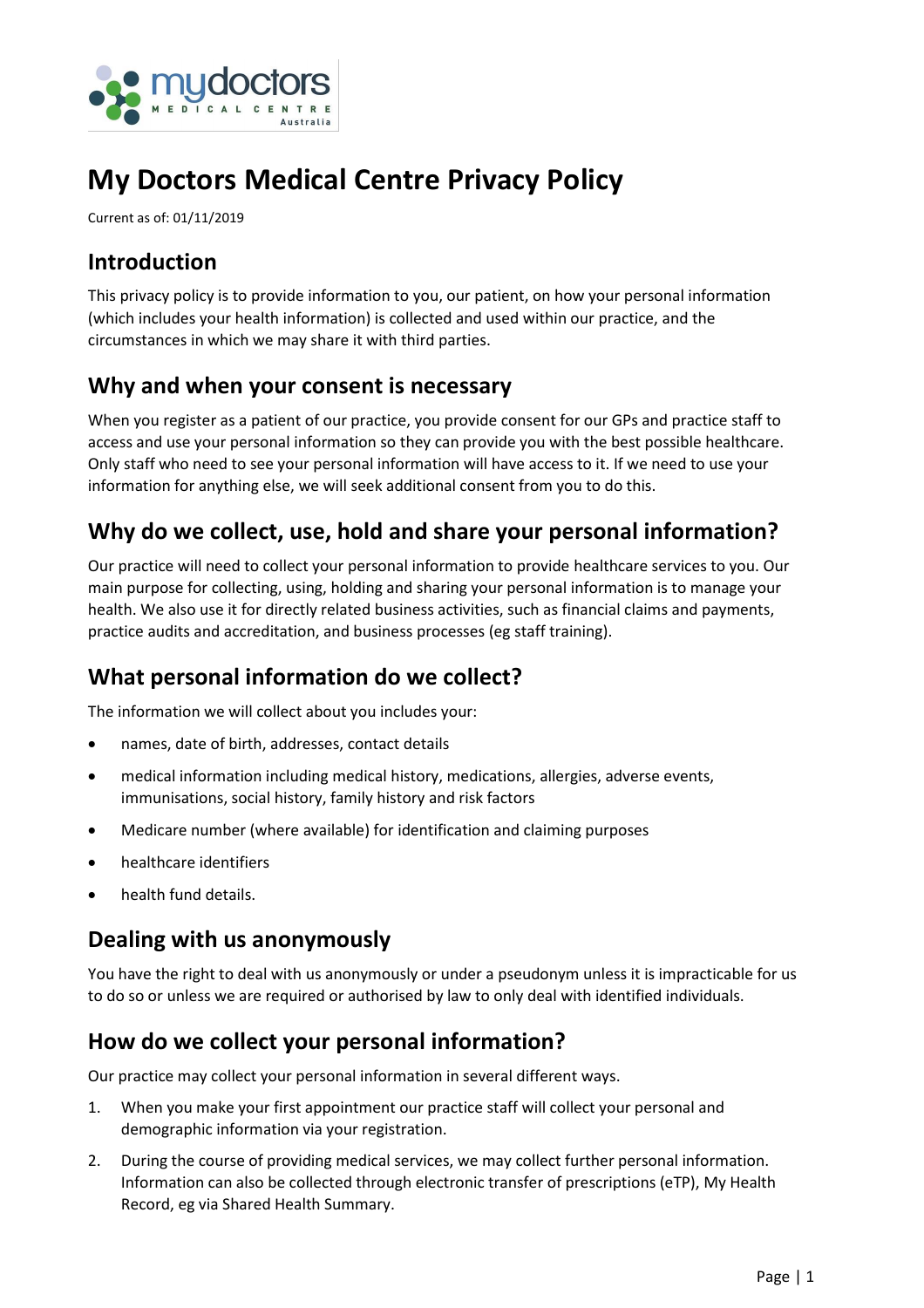- 3. We may also collect your personal information when you visit our website, send us an email or SMS, telephone us, make an online appointment or communicate with us using social media.
- 4. In some circumstances personal information may also be collected from other sources. Often this is because it is not practical or reasonable to collect it from you directly. This may include information from:
	- your guardian or responsible person
	- other involved healthcare providers, such as specialists, allied health professionals, hospitals, community health services and pathology and diagnostic imaging services
	- your health fund, Medicare, or the Department of Veterans' Affairs (as necessary).

#### **When, why and with whom do we share your personal information?**

We sometimes share your personal information:

- with third parties who work with our practice for business purposes, such as accreditation agencies or information technology providers – these third parties are required to comply with APPs and this policy
- with other healthcare providers
- when it is required or authorised by law (eg court subpoenas)
- when it is necessary to lessen or prevent a serious threat to a patient's life, health or safety or public health or safety, or it is impractical to obtain the patient's consent
- to assist in locating a missing person
- to establish, exercise or defend an equitable claim
- for the purpose of confidential dispute resolution process
- when there is a statutory requirement to share certain personal information (eg some diseases require mandatory notification)
- during the course of providing medical services, through eTP, My Health Record (eg via Shared Health Summary, Event Summary).

Only people who need to access your information will be able to do so. Other than in the course of providing medical services or as otherwise described in this policy, our practice will not share personal information with any third party without your consent.

We will not share your personal information with anyone outside Australia (unless under exceptional circumstances that are permitted by law) without your consent.

Our practice will not use your personal information for marketing any of our goods or services directly to you without your express consent. If you do consent, you may opt out of direct marketing at any time by notifying our practice in writing.

Our practice may use your personal information to improve the quality of the services we offer to our patients through research and analysis of our patient data.

We may provide de-identified data to other organisations to improve population health outcomes. The information is secure, patients cannot be identified, and the information is stored within Australia. You can let our reception staff know if you do not want your information included.